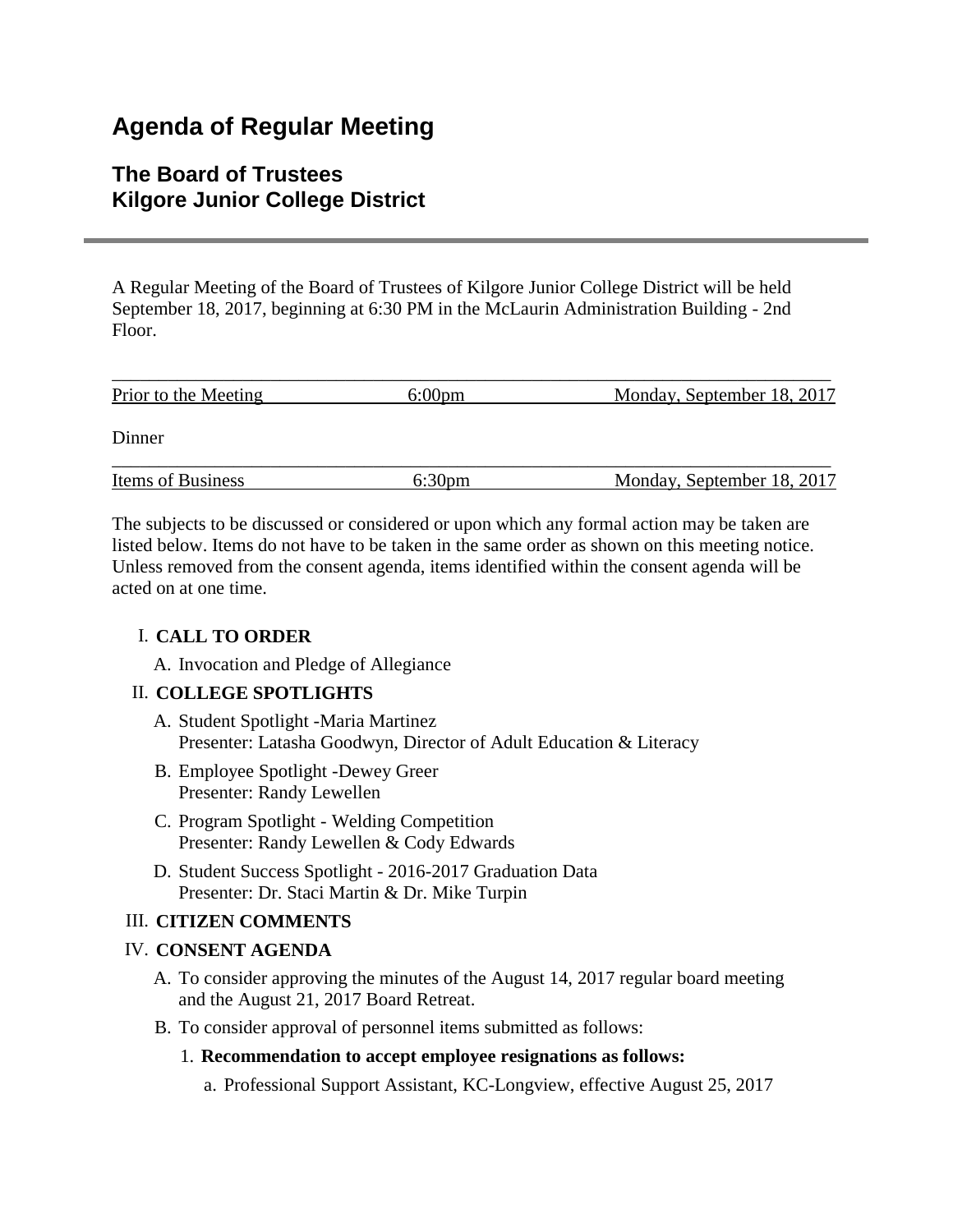after five years of service

- b. Police Officer, effective September 8, 2017 after one year and six months of service
- c. Support Specialist-Purchasing, effective September 27, 2017 after seven months of service

#### 2. **Recommendation for employment as follows:**

- a. Professional Support Assistant, Financial Aid, effective August 21, 2017
- b. Professional Support Assistant Student Development, Residential Life, effective August 24, 2017
- c. Professional Support Assistant Fire Academy, Public Services & Industrial Technologies, effective September 5, 2017
- d. Professional Support Assistant Records and Reports Specialist, Admissions & Registrar, effective September 11, 2017
- e. Vocational Nursing Instructor, KC-Longview, effective September 11, 2017
- f. Fitness Center Manager, Administrative Services, effective September 11, 2017
- g. Interim Psychology Instructor, Arts & Mathematical Sciences, effective September 1, 2017
- h. Executive Director of Development, Administration effective October 1, 2017
- i. Police Officer, KCPD, effective September 12, 2017
- j. Police Officer, KCPD, effective September 12, 2017

# V. **EXECUTIVE SESSION**

 Adjournment to executive session pursuant to Texas Government Code Sections 551.071 - 551.084, the Open Meetings Act, for the following purposes:

 "The Board has adjourned to executive session at \_\_\_\_\_\_\_\_\_\_p.m. on **September 18, 2017."**

PERSONNEL: (Government Code 551.074)

LEGAL: (Government Code 551.071)

REAL ESTATE: (Government Code 551.072)

RECONVENING IN OPEN MEETING

"**The Board has reconvened in open session at \_\_\_\_\_\_\_\_\_p.m. on September 18, 2017."**

IF, DURING THE COURSE OF THE MEETING COVERED BY THIS NOTICE, THE BOARD SHOULD DETERMINE THAT A CLOSED OR EXECUTIVE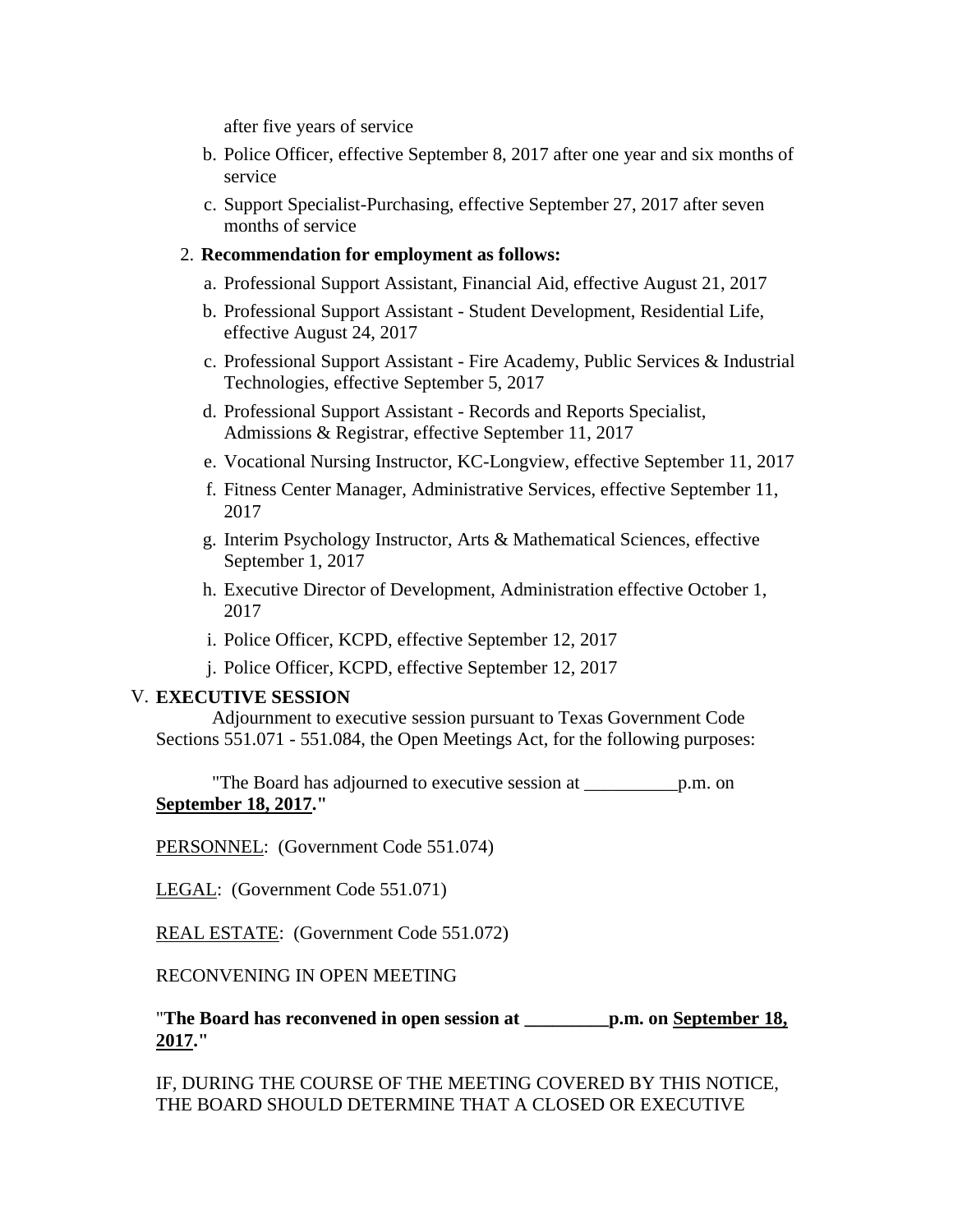MEETING OR SESSION OF THE BOARD SHOULD BE HELD OR IS REQUIRED IN RELATION TO ANY ITEM INCLUDED IN THIS NOTICE, THEN SUCH CLOSED OR EXECUTIVE MEETING OR SESSION AS AUTHORIZED BY SECTION 551.001 ET SEQ. OF THE TEXAS GOVERNMENT CODE (THE OPEN MEETINGS ACT) WILL BE HELD BY THE BOARD AT THAT DATE, HOUR AND PLACE GIVEN IN THIS NOTICE OR AS SOON AFTER THE COMMENCEMENT OF THE MEETING COVERED BY THIS NOTICE AS THE BOARD MAY CONVENIENTLY MEET IN SUCH CLOSED OR EXECUTIVE MEETING OR SESSION CONCERNING ANY AND ALL SUBJECTS AND FOR ANY AND ALL PURPOSES PERMITTED BY SECTIONS 551.071-551.084, INCLUSIVE, OF THE OPEN MEETINGS ACT.

Should any final action, final decision, or final vote be required in the opinion of the Board with regard to any matter considered in such closed or executive meeting or session, then such final action, final decision, or final vote shall be at either:

 a. the open meeting covered by this notice upon the reconvening of this public meeting, or

 b. at a subsequent public meeting of the Board upon notice thereof, as the Board shall determine.

#### VI. **ACTION ITEMS**

- A. To consider payment of legal fees for services rendered.
- B. To consider a Board Resolution to Nominate a Candidate to serve on Appraisal District Boards
	- 1. Gregg County
	- 2. Rusk County
	- 3. Smith County
	- 4. Upshur County

#### VII. **BOARD COMMITTEE REPORTS & ACTION ITEMS**

- A. Investment/Finance/Audit Committee Joe Carrington, Chair Presenter: Joe Carrington
	- 1. ACTION ITEM: To consider adoption by resolution of the tax rate for tax year 2017 (FY2018 budget) Presenter: Joe Carrington
	- 2. ACTION ITEM: To consider approval of the use of the East Texas Oil Museum (ETOM) dollars set aside for renovation and repair in Austin Bank to provide ETOM HVAC repair and purchase of ETOM security systems. Presenter: Scott Andrews
	- 3. INFORMATION ITEM: Quarter 4, Public Funds Investment Act (PFIA) Report
- B. Policy & Personnel Committee Karol Pruett, Chair Presenter: Karol Pruett
	- 1. ACTION ITEM: Policy Approval